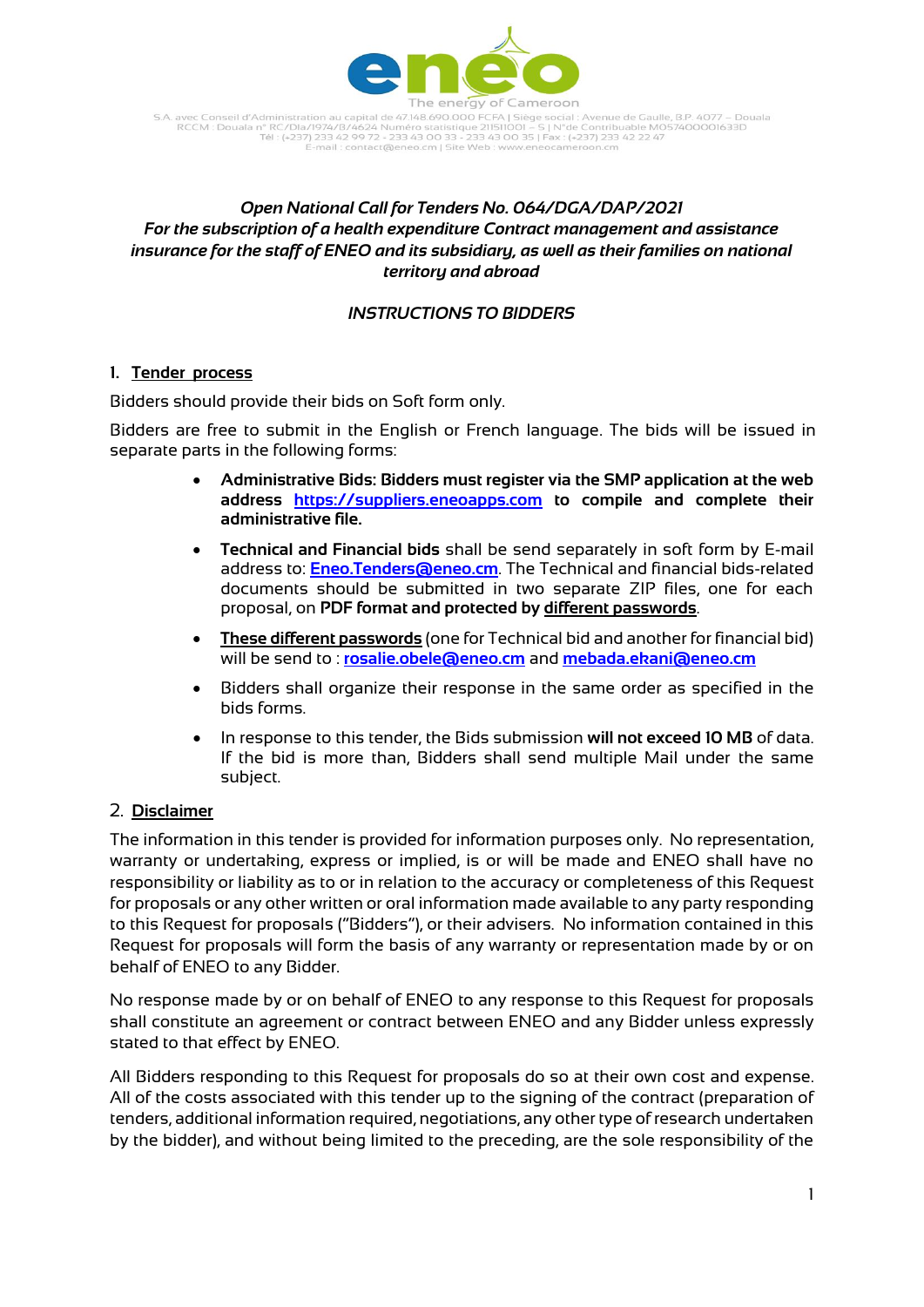

S.A. avec Conseil d'Administration au capital de 47.148.690.000 FCFA | Siège social : Avenue de Gaulle, B.P. 4077 – Douala<br>RCCM : Douala n° RC/Dla/1974/B/4624 Numéro statistique 211511001 – S | N°de Contribuable M057400001 -mail: contact@eneo.cm | Site Web : www.eneocameroon.cm

bidder and will not in any case be reimbursed by Eneo or any other entity belonging to or of which Eneo is a subsidiary whether or not an award of contract is made..

## 3. **Confidentiality**

This Request for proposals and the information it contains are confidential and may be used only for the purposes of preparing and submitting a response to this document. Any unauthorised use by any Bidder of the information contained in this Request for proposals may lead to disqualification of that Bidder.

This Request for proposals and its accompanying documents are and shall remain the property of ENEO and any party receiving a copy of the same will return them upon demand by ENEO.

Bidders must note that all information provided by Bidders may therefore be made publicly available by ENEO at the end of the procurement process except such limited information as ENEO considers is sensitive commercial information in respect of which there may be an adverse effect on Bidders' commercial position if disclosed. To avoid doubt, it is for ENEO at its sole discretion to determine whether or not any exemptions to disclosure may be applied. Examples where ENEO may accept that confidentiality in terms of aforesaid is justified are trade secrets and sensitive personal information. Any information which Bidders consider should be kept confidential on the basis set out above should be clearly identified as such in their bid.

### 4. **Conditions of bid**

Every bid received by ENEO shall be deemed to have been made subject to these Conditions unless ENEO shall previously have expressly agreed in writing to the contrary. Any alternative Terms or Conditions offered on behalf of a Bidder shall, if inconsistent with these Conditions, be deemed to have been rejected by ENEO unless expressly accepted by them in writing.

# **5. Collusion**

Any Bidder who:

- a. fixes or adjusts the amount of this tender by or in accordance with any agreement or arrangements with any other person; or
- b. communicates to any person other than ENEO the amount or approximate amount of his proposed bid (except where such disclosure is made in confidence in order to obtain quotations necessary for the preparation of the bid for insurance); or
- c. enters into any agreement or arrangement with any other person that he shall refrain from bidding or as to the amount of any bid to be submitted; or
- d. offers or agrees to pay or give or does pay or give any sum of money, inducement or valuable consideration directly or indirectly to any person for doing or having done or causing or having caused to be done in relation to any other bid or proposed bid for the Services;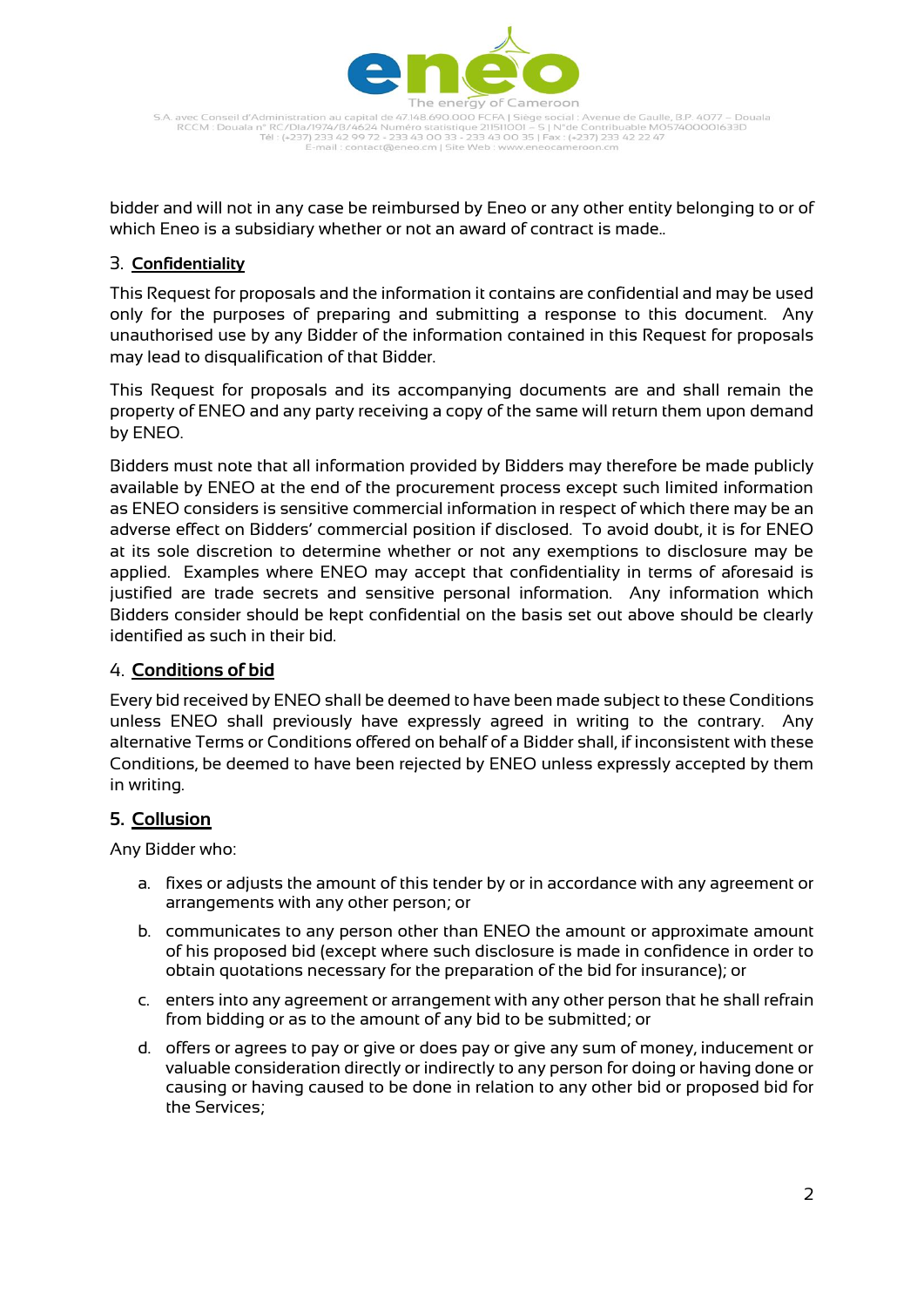

S.A. avec Conseil d'Administration au capital de 47.148.690.000 FCFA | Siège social : Avenue de Gaulle, B.P. 4077 – Douala<br>RCCM : Douala n° RC/Dla/1974/B/4624 Numéro statistique 211511001 – S | N°de Contribuable M057400001 -mail: contact@eneo.cm | Site Web : www.eneocameroon.cm

e. Shall without prejudice to any other civil remedies available to ENEO (and without prejudice to any criminal liability which such conduct by a Bidder may attract) be disqualified.

## **6. Parent Company Guarantee**

In the event that any Bidder is a subsidiary company it must as part of its bid submission provide confirmation that the parent company will provide a parent company guarantee.

### **7. Bid validity**

Bids must have a validity of 90 days.

### **8. Schedule**

4.1. Intend to Bid: Using the intend to bid form, bidders shall indicate by e-mail their intent to bid before **August 13 th, 2021**

4.2. **Bidders Questions/Due diligence**: Bidders must, by the date of submission of their bid, undertake such Due diligence as they consider appropriate. ENEO shall facilitate Due diligence by providing further information where requested. ENEO may at its discretion, communicate any request for information and the response, in a suitably anonymous form, to all Bidders, Bidders must not provide any proprietary information in their questions. All questions shall be sent by E-mail until **August 13 th, 2021**. Questions by phone are prohibited. Eneo shall reply to the questions received using the same way, up to **August 18th, 2021**.

4.3. The submitted bid will be held as confidential and proprietary information.

| <b>Milestones</b>        | <b>Start dates</b> | <b>Due Dates</b> |
|--------------------------|--------------------|------------------|
| Tender release           | 05/08/2021         | 05/08/2021       |
| Intend to bid            | 05/08/2021         | 13/08/2021       |
| <b>Bidders Questions</b> | 05/08/2021         | 13/08/2021       |
| Eneo responses           | 09/08/2021         | 18/08/2021       |
| <b>Bid submittal</b>     | 27/08/2021         | 27/08/2021       |
| Technical bids opening   | 27/08/2021         | 27/08/2021       |
| Software presentation    | 02/09/2021         | 03/09/2021       |

4.4. The bid schedule and corresponding instructions are as follows:

### **5. Cancellation of the tender**

Eneo reserves the right to accept or reject any or all bids received, or to cancel in part or entirely this tender, to suspend the tender and/or the negotiation process at any time, without thereby incurring any liability to the affected bidder or bidders or any obligation to give proof to the affected bidder or bidders and does not make any commitment, implicit or other, that this process results in a contract with one of the bidders.